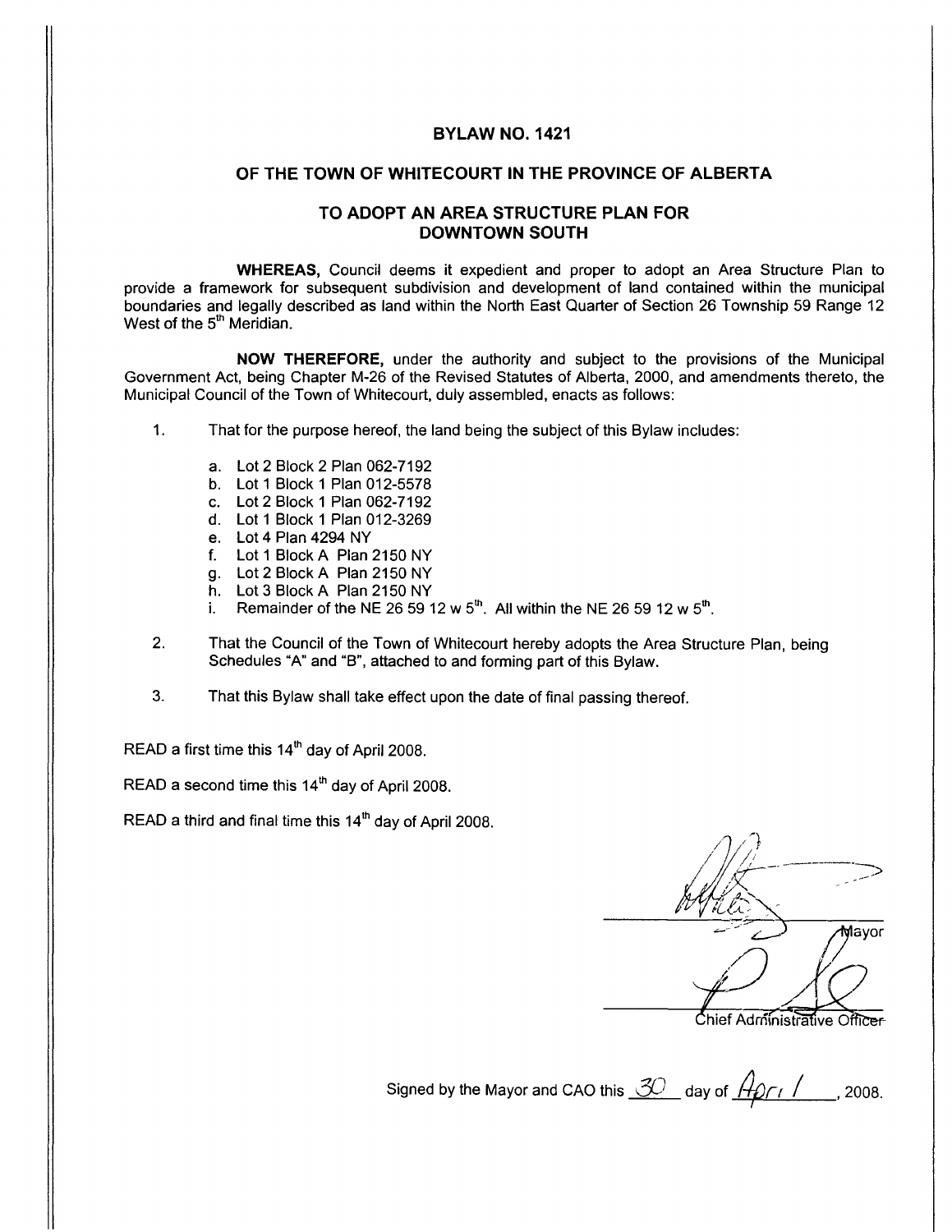



# **TRANSPORTATION LEGEND:**





Future Road Connection

Possible Additional Road Connection

Undeveloped Road

Future Road Closure

Future Road Closure Opportunity

Pedestrian Rail Crossing

Possible Pedestrian Link Options

Town Access Easement Opportunity

**Existing Traffic Signal** 

Future Intersection Closure

# UTILITIES LEGEND:



Direction of Surface Flow Proposed Water Main Proposed Sanitary Sewer Proposed Storm Sewer Catch Basin

# DOWNTOWN SOUTH COMMON AREA STRUCTURE PLAN

# DEVELOPMENT CONCEPT

1 3000 April, 2008





PLANNING & DEVELOPMENT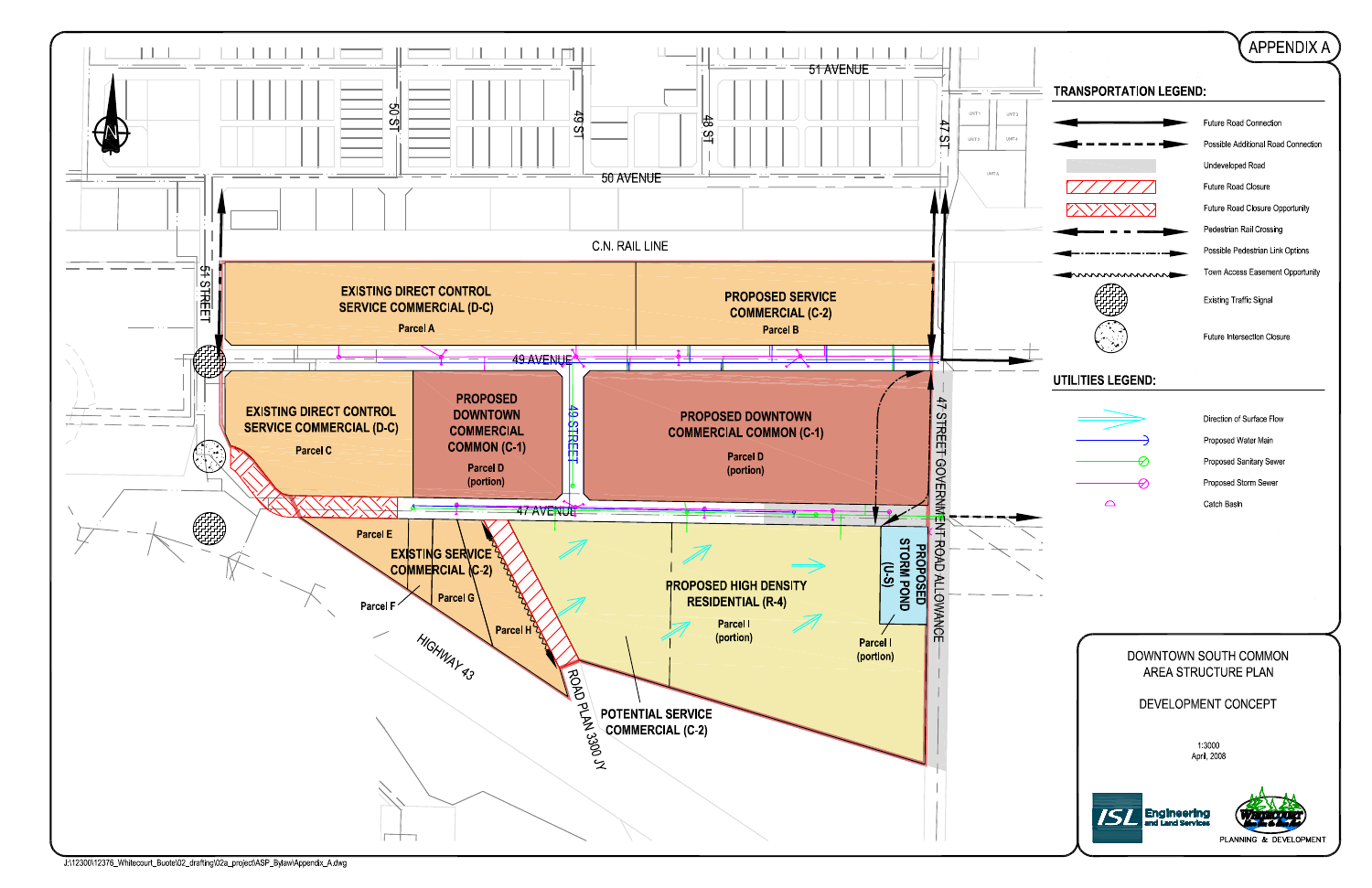# **Downtown South Common ASP Bylaw Appendix 'B'**

The following items will be investigated and negotiated by the Town and Developer at the time of subdivision and development approval for specific projects, and if determined relevant will be incorporated in Development Agreements or as Conditions of Development Approval. The responsibility for the costs of the items identified in this appendix will be negotiated and determined at this stage, unless otherwise noted.

#### **Transportation**

- 1. Signal (Left turn from  $51<sup>st</sup>$  Street north bound) and intersection improvements at the intersection of  $49<sup>th</sup>$  Avenue and  $51<sup>st</sup>$  Street will be undertaken by the Developer to maintain Level of Service "C". If Level of Service deteriorates below Level "C", further subdivisions or developments will not be approved until improvements are undertaken and accepted.
- 2.  $49<sup>th</sup>$  Avenue will be constructed as a 15.0m wide four lane road, with boulevarded asphalt pathways 2.4m wide on both sides.
- 3.  $47<sup>th</sup>$  Street from 49<sup>th</sup> Avenue to the railway will be constructed as a 15.0m wide four lane road, with boulevarded asphalt pathways 2.4m wide on both sides.
- 4. The  $47<sup>th</sup>$  Street railway crossing will be constructed upon approval from CN.
- 5. If subdivision or development of Parcel B occurs before the Town obtains approval of a railway crossing at  $47<sup>th</sup>$  Street, the cost of construction of  $47<sup>th</sup>$  Street will be secured.
- 6.  $47<sup>th</sup>$  Street from  $47<sup>th</sup>$  Avenue to  $49<sup>th</sup>$  Avenue will eventually be constructed as a 15.0m wide four lane road, with boulevarded asphalt pathways 2.4m wide on both sides. 50% of the cost of construction will be secured at the time of adjacent development to the west.
- 7. Where site accesses to  $49<sup>th</sup>$  Avenue are closer than 50m to an intersection or other access, road and right of way widening for turn bays will be provided.
- 8. If traffic signals are required at the intersection of  $49<sup>th</sup>$  Avenue and  $49<sup>th</sup>$  Street to maintain Level of Service "C", the cost will be charged as a Development Levy, a Local Improvement, or a Special Tax.
- 9. If Traffic Signals are required at the intersection of  $49<sup>th</sup>$  Avenue and  $47<sup>th</sup>$  Street, the cost will be collected through Local Improvement or Special Tax.
- 10.  $49<sup>th</sup>$  Street will be constructed as a 13.0m wide road, with 2.4m wide concrete sidewalks adjacent to the roadway on both sides.
- 11.  $47<sup>th</sup>$  Avenue will be constructed as a 13.0m wide road, with 2.4m wide concrete sidewalks adjacent to the roadway on both sides.
- 12. At the time of subdivision or development of parcels D or I, the intersection of 47th Avenue and 51<sup>st</sup> Street will be closed by constructing a continuous curb, gutter and sidewalk on the east side of  $51<sup>st</sup>$  Street, a landscaped boulevard at the west end of  $47<sup>th</sup>$  Avenue, a gravel turnaround at the west end of  $47<sup>th</sup>$  Avenue, and a concrete sidewalk to connect  $47<sup>th</sup>$  Avenue to  $51<sup>st</sup>$  Street.
- 13. At the time of subdivision or development of Parcel D or I,  $49<sup>th</sup>$  Street will be constructed.
- 14. At the time of subdivision or development of Parcel I,  $47<sup>th</sup>$  Avenue will be constructed west from 49<sup>th</sup> Street, including a paved turnaround of sufficient diameter to turn a school bus without any reversing movements.
- 15. The gravel trail adjacent to Highway #43 will be extended at the time of residential development.
- 16. A public right of way will be provided through the residential site to connect the highway trail to  $47<sup>th</sup>$  Avenue.
- 17. If residential development occurs prior to the construction of the  $47<sup>th</sup>$  Street Rail Crossing, fencing of the south boundary of the rail line and the east boundary of the plan area will be installed.

#### **Storm Water**

- 1. Storm water discharge from the entire area will be restricted to the pre-development rate of discharge, with each stage of development meeting this criteria. This will include roadway discharge as well.
- 2. Grading and roadway construction will not interfere with the drainage from other properties.
- 3. The proposed storm drainage ditch from the proposed retention pond will lie in a right of way adjacent to the  $47<sup>th</sup>$  Street road right of way or piped within the road right of way.